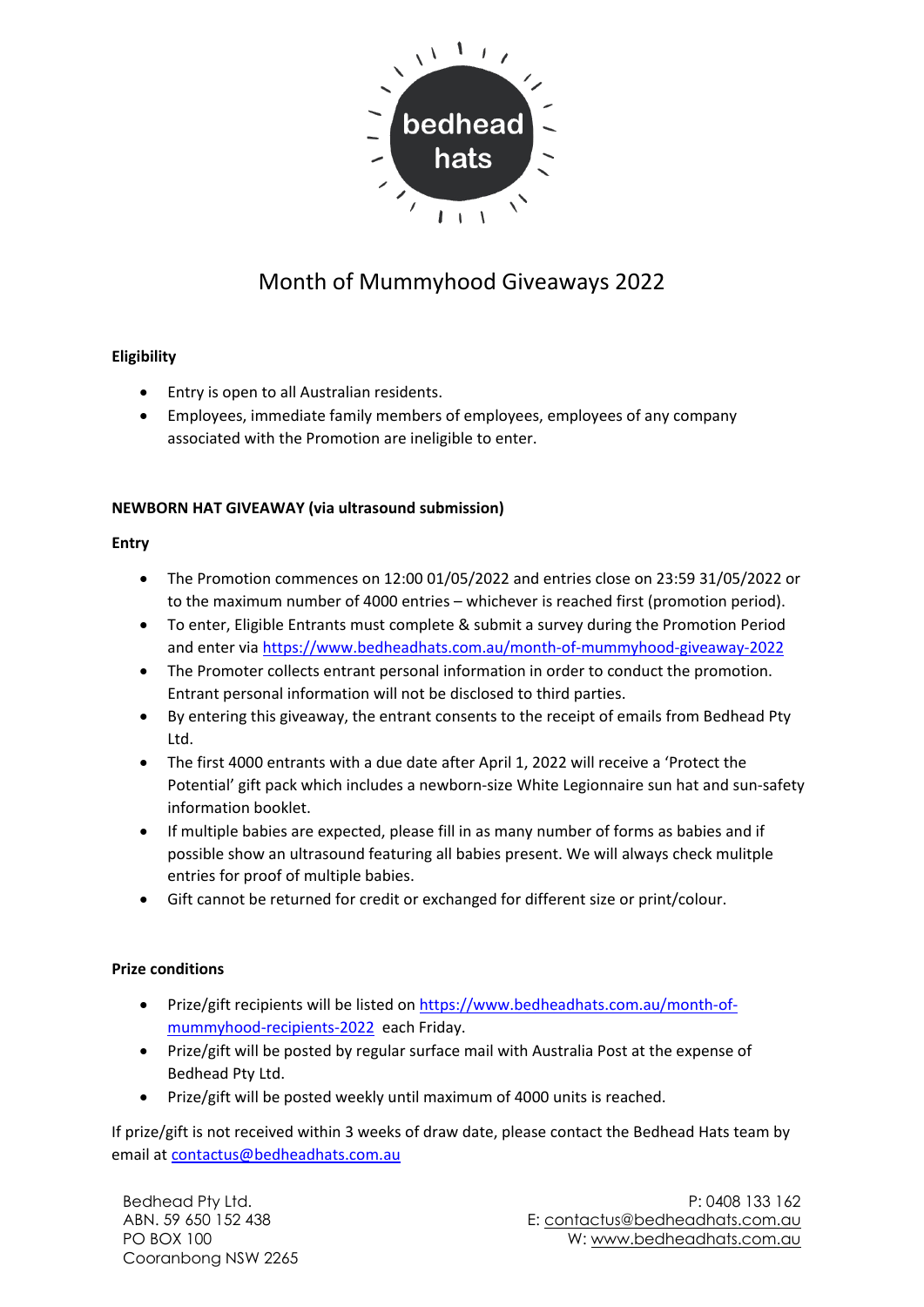

#### **NEW MUM SURVIVAL VOUCHER**

- All entrants to the newborn baby gift pack are automatically entered into the 'New Mum Survival Voucher' competition.
- The prize will include a \$500 Woolworths or Coles voucher. Total prize is valued at \$500.
- We will choose one winner to receive the survival voucher on Wednesday, June 1 2022. Winner will be notified by email and announced on our social platforms that afternoon.
- Prize will be sent to the winner's home at the expense of Bedhead Pty Ltd or digitally depending on the recipients preferences.

#### **BAOBAG**

- We will choose five entrants of the newborn hat giveaway to receive one BaoBag each.
- Winners will be chosen randomly on Wednesday, June 1 2022. Winners will be notified by email and announced on our social platforms that afternoon.
- Prize will be sent the winners' homes at the expense of Bedhead Pty Ltd.

#### **PAMPER PACK**

- Entry to this competition is via our Facebook Group We Love Our Bedhead Hats <https://www.facebook.com/groups/weloveourbedheadhats>
- Entrants must join the group, like the post and leave a comment answering the question in the post.
- The winner will receive a box full of pamper goodies worth up to \$515.18 including, 2 Bedhead Hats Ladies Hats in a print and size of the winner's choice, worth \$91.90 1 x Child, baby or toddler Heritage hat in a print, style and size of the winner's choice, worth up tp \$39.95
	- 1 x Buckley and Phillips Diffuser, worth \$100
	- 2 x Essential Oils worth \$24.95
	- 1 x Wot Not Vegan Makeup Brush Set, \$59.99
	- 1 x Wot Not Natural Face Wipes, \$8.99
	- 1x Wot Not Natural Face Sunscreen, BB Cream and Mineral Makeup in Light/Medium, \$29.99
	- 1 x Wot Not Baby Lotion, \$12.99
	- 1 x Natural Baby Sunscreen, \$19.99
	- 1 x Wot Not Baby Wipes, \$6.99
	- 1 x Woy Not Eco Beauty Blender Makeup Sponge, \$14.99
	- 1 x Klipsta Hat Clip in Black, \$24.95
	- 1 x 100% silk eye mask, 1 x rose quartz facial roller, 1 x pot of Rainforest Myrtle Loose Tea, 1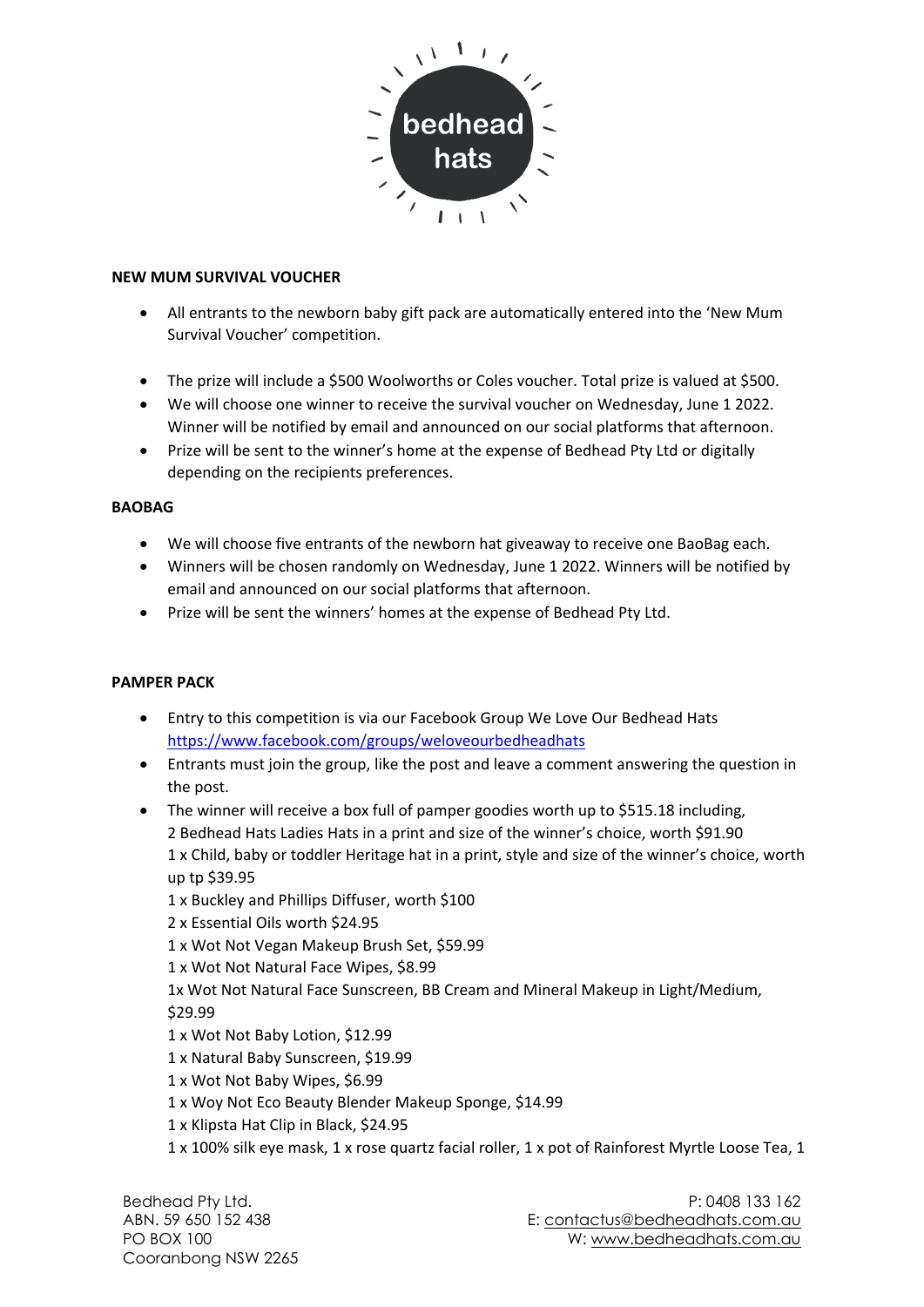

x metal tea strainer, 1 x leather Bedhead Hats fringe key ring, total RRP value approximately \$80.

- The winner will be chosen by their responses to the question in the post. The one we feel to be the most creative, honest, funny or relevant answer will win a pamper pack.
- Winner will be notified via Facebook messenger and announced on social media later that day.
- Prize will be sent to the winner's address at the expense of Bedhead Pty Ltd.

#### **MUMSIE + HERITAGE MUM + MINI PACKS**

- Entry to this competition is via Typeform where entrants must enter their name, baby's DOB or due date, their birthday and email address.
- The prize is 1 x \$200 store voucher to Mumsie available to spent online at <https://themumsie.com/> and a Heritage Mum + Mini bundle which includes: 1 x Bedhead Hats Heritage Ladies Hat in a print and size of the winner's choice, worth \$45.95 1 x Bedhead Hats Heritage Children's hat in a style, print and size of the winner's choice, worth up to \$39.95.
- Total prize value is worth up to \$285.90 (depending on the style of children's hat chosen).
- Winner will be chosen from the pool of entrants in the Typeform and notified by email.
- Prize will be emailed (voucher) and mailed (hats) to the winner's home at the expense of Bedhead Pty Ltd.

# **HERITAGE MUM + MINI PACKS**

- Entry to these competitions is via social media posts on Instagram and Facebook.
- Entrants must like and comment on the post to enter, answering a question in the post.
- The prize is a BEdhead Hats Heritage Mum and Mini Bundle worth up to \$112.87 including: 1 x Bedhead Hats Heritage Ladies Hat in a print and size of the winner's choice, worth \$45.95 1 x Bedhead Hats Heritage children's hat in a style, print and size of the winner's choice, worth up to \$39.95
	- 1 x Wot Not Natural Face Wipes, \$8.99
	- 1 x Wot Not Baby Wipes and Case, \$4.99
	- 1 x Wot Not Baby Wash, \$12.99
- Winner will be chosen from the comments made on each social media post, contacted via that platform and announced on social media later that day.
- Prize will be sent to the winner's home at the expense of Bedhead Pty Ltd.

# **MOTHERHOOD HEROES**

- The Promotion commences on 12:00 01/05/2022 and entries close on 23:59 31/05/2022.
- To enter, Eligible Entrants must complete & submit a survey during the Promotion Period and enter vi[ahttps://bedheadhats.typeform.com/to/KYU2QPz5](https://bedheadhats.typeform.com/to/KYU2QPz5)

Bedhead Pty Ltd. ABN. 59 650 152 438 PO BOX 100 Cooranbong NSW 2265